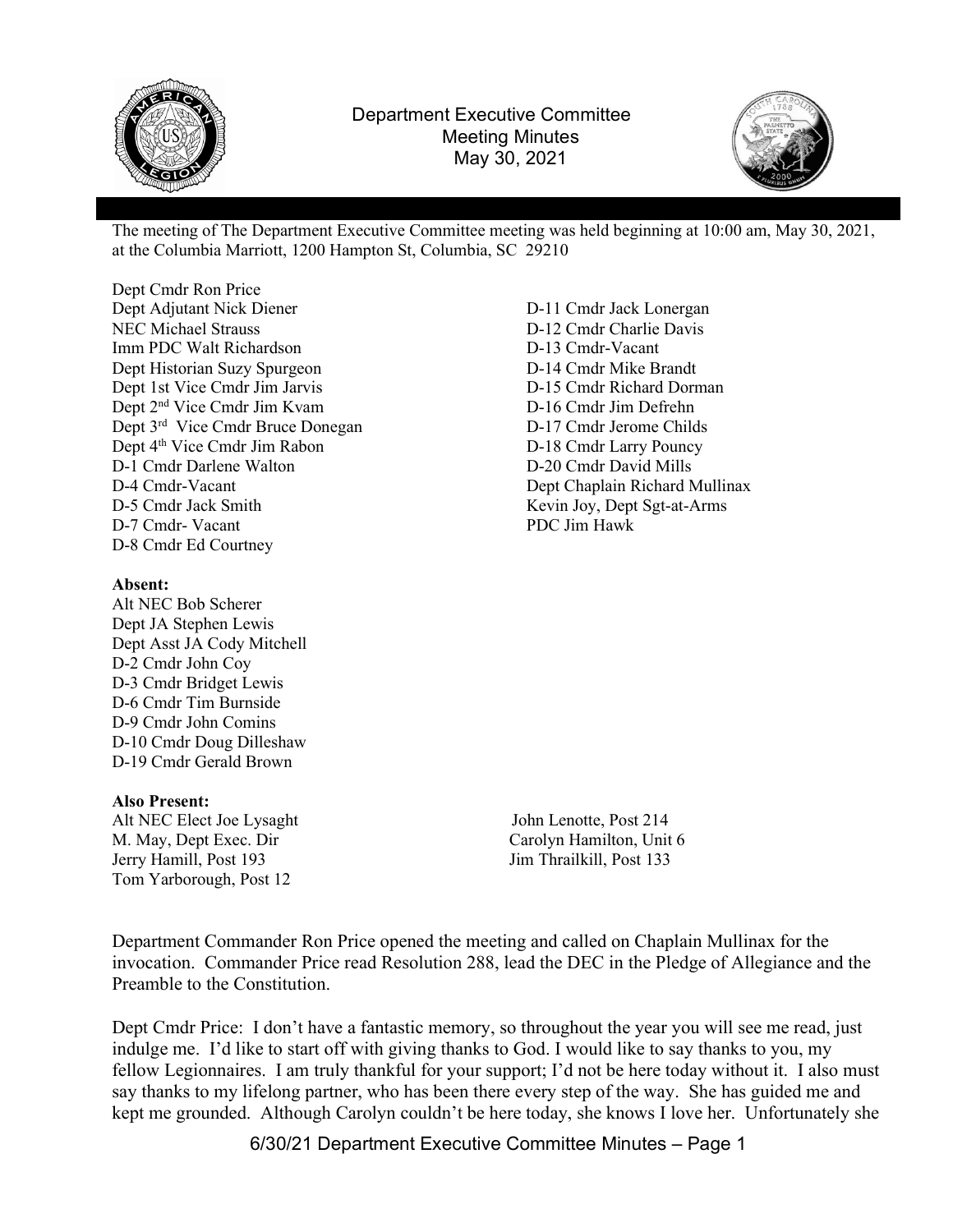had to leave, she is taking her father to the hospital. So where do we go from here? First, we must give thanks to PDC Walt Richardson, he has led the state for the last two years. He got us through the pandemic while breaking new boundaries. He had to make some very tough decisions on various programs, we had posts that were closed for over a year with no meetings. But with all that, Commander Richardson left the Department and closed out his tenure with two successful Rifle Raffles and membership drives. I have some big shoes to fit into to, and without your continued support, with your continued support, I believe I can do that. I'm looking forward to the upcoming year and my goal is to keep moving forward together as a family. I ask you to carry this message back to your posts. When you recruit a veteran, recruit the family. Go after the spouse for the Auxiliary, the children, the Sons of The American Legion and Junior Auxiliary. Take that opportunity to grow our family, not by one, but by several. As one team, we will continue to move forward. Adjutant, will you do a roll call?

Dept Adjutant Diener called the roll and announced there was a quorum.

Dept Cmdr Price: I appreciate that. Ok, I'd like to call for a motion to dispense with the reading of the previous Executive Committee minutes.

D-16 Cmdr Defrehn: I make a motion that we don't' read the minutes of the previous meeting.

Vice Cmdr Jarvis: I second that.

Dept Cmdr Price: Any discussion? All in favor? We need a motion to approve the minutes as well.

D-16 Cmdr Defrehn: I make a motion to approve the past meeting minutes.

Vice Cmdr Donegan: And I'll second that.

Dept Cmdr Price: Ok, let's get this started right, because if I don't, I'm going to hear and Maggie's going to get on me. So, if you need to say something, please stand, please say your name, please say where you're from. That way we can get that right and we start that off right, and we'll have a great year, ok? Maggie, were you able to get who that was?

Exec Dir May: Yeh. (Laughter).

Dept Cmdr Price: So, so move. All in favor of approving so aye? All against? So move. Alright, with that said, if you would, Adjutant?

Department Adjutant Diener read Commander Price's committee appointment, and by the way, I'm only reading those who are being replaced and who the Chairman will be. After completing the appointments, Adjutant Diener asked for a motion.

NEC Strauss: Mr. Commander, I'd like to make a motion that we approve the committee appointments and have the Department Commander, at his discretion, be able to fill any vacancies currently or in the future, be able to fill any vacancies that come forward.

Dept Adj Diener: Do I have a second?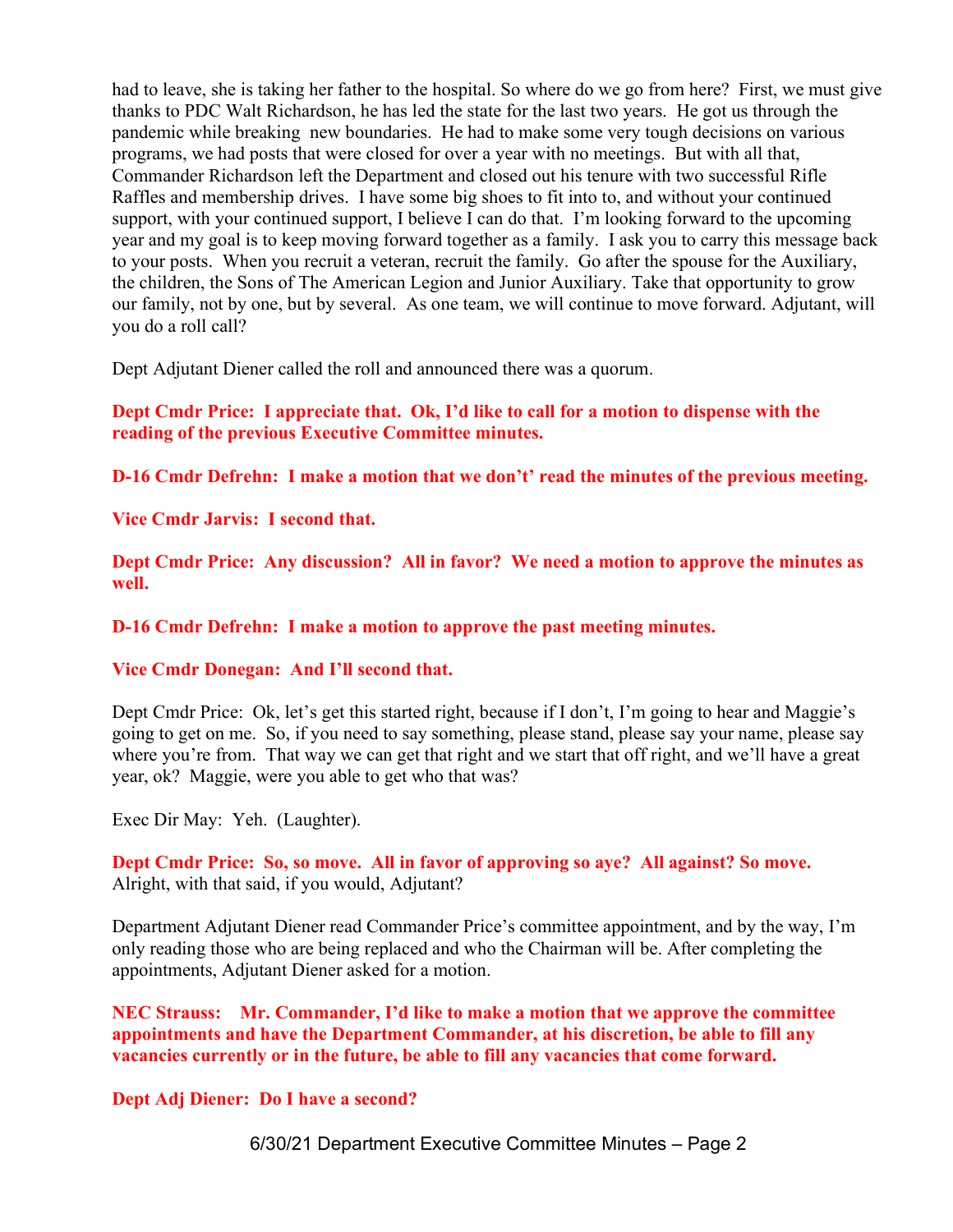D-14 Cmdr Brandt: Second.

Dept Adj Diener: Ok, the motion's been made and accepted to accept the appointments and to allow the Commander to fill any vacancies. Do we have any discussion? All those in favor say aye? All those opposed? Motion carries.

Alright, we also have to approve the ALR Officers. (Adjutant Diener read the ALR elected officers)

NEC Strauss: I'd like to make a motion that we take the Riders recommendation and allow them to move forward as their representative.

D-14 Cmdr Brandt: Second.

Dept Adj Diener; The motion's been made and seconded, do I have discussion? All those in favor say aye, any opposed? Motion carries.

(Department Adjutant Diener read the list of elected SAL officers).

Dept Adj Diener: Do I have a motion to accept these officers?

NEC Strauss: I'd like to make a motion that we accept the nominations for those positions for the Sons of The American Legion.

D-14 Cmdr Brandt: I second.

Dept Adj Diener; Any discussion? All those in favor say aye? Any opposed? Ok. (motion carried to approve all elected SAL Officers).

Ok, and I do have one administrative announcement. Of course, tomorrow's Memorial Day so the office will be closed on Memorial Day but given the amount of time that we've put in, I'm also going to close the office on Tuesday so we can catch our breath a little bit after everything we've done for getting ready for convention. Commander, that's all I have.

Dept Cmdr Price: I do appreciate that, Adjutant. I will say that sitting here and watching ya'll, I now know who has good knees and who are able to get up and down (laughter). I appreciate that. I've got a few things that I do want to go over. First, I want to say to everybody, a sincere, very sincere, when I say, we will work together, we will move forward together. That is the only way we can do business. And that includes the Auxiliary and that includes the SAL, the Sons of The American Legion and the Riders. With that said though, I want to talk a few minutes about a report that I got from Sons of The American Legion. And if you don't know this. I'd like you to look at your posts within your Districts and see where you stand. Currently there are 24 Squadrons and all 24 are at 100%, they reached that by May 18th of this year. They have 1312 members, they are working to add 131 more members prior to the National Convention and then they will have met the National goal. We have a lot of posts out there with a lot of Legionnaires that have sons that are not involved, that are not members of the Sons of The American Legion. I ask that you reach out to your posts to see if we can make this possible. Right now, the Sons of The American Legion in the State of South Carolina is ranked  $8<sup>th</sup>$  in the national, that is very awesome, that is awesome. We are roughly75 members short of reaching our 20,000-member goal, if we go back and we work, we can get those 75, 70 members, and we can make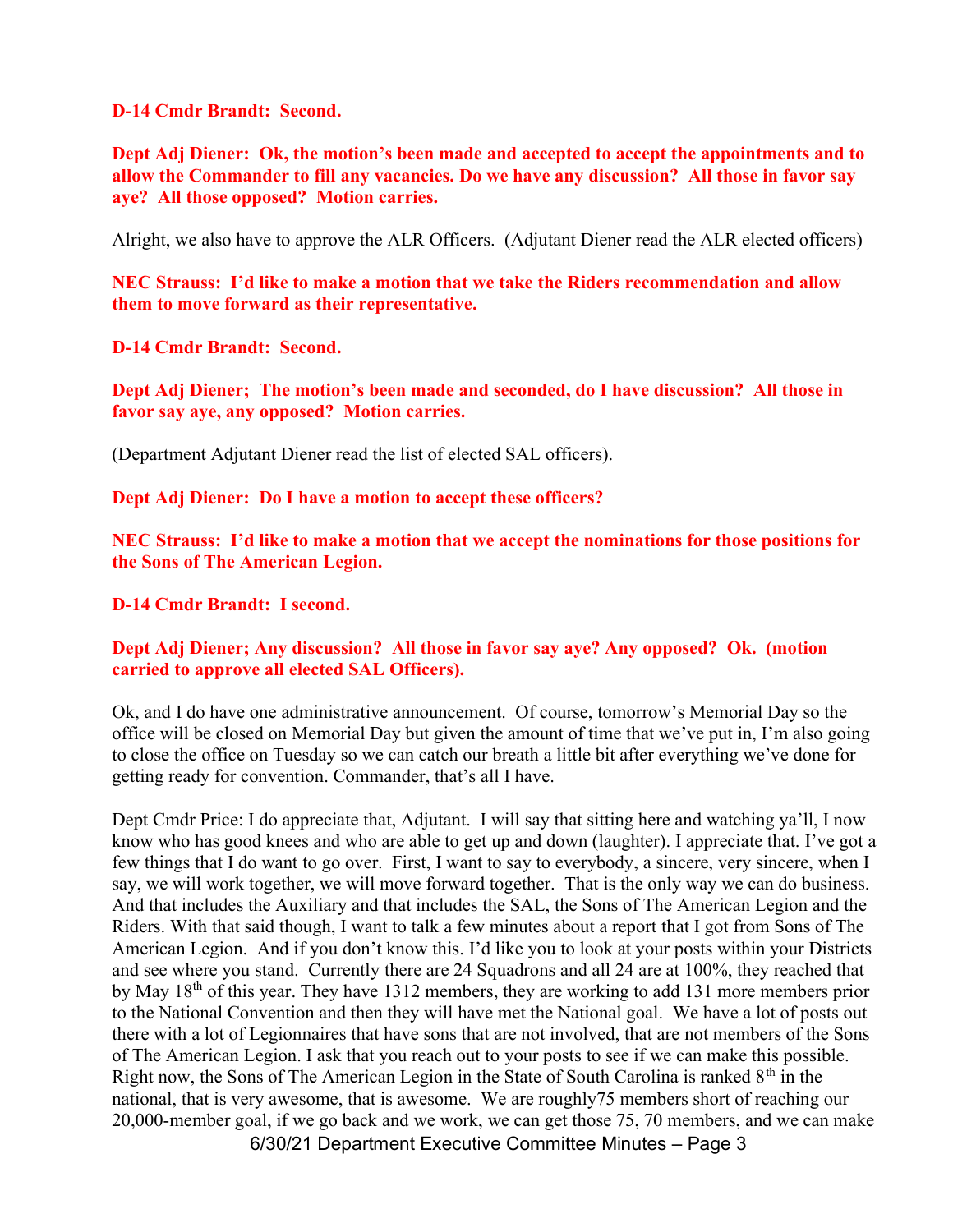that 20,000 goal this year. If you have to, I see nothing wrong with your post giving them a break on the dues so that we can get them in this year, so I encourage you to do that. And again, as I talked about the SAL, I encourage you to go back, well, first, check yourself. Is your wife, I'm sorry, spouse a member of the Auxiliary? If your spouse is not a member of the Auxiliary, why? You go out there, you preach family, we're going to grow as a family, well then, don't preach it, live it. get your family involved, let's grow as a family. As I said, we've got to move forward together. One of the things that Commander Richardson started a couple years ago with Bob Scherer was the Ladies Fastball Pitch. And I think that is one of the greatest programs that we will be able to add to our Department as a program. This year is going, it's kicking off. Bob Scherer has sent out his schedule. I need you to do be there. I need you to have your hat on, I need you to show these young ladies that we support them. Please encourage your posts, even if they don't have a team, encourage your posts to be at the game. This is how we get the posts excited, next year, guess what? They'll probably have a team if they don't this year. So, let's continue to push the Ladies Fastball Pitch. As you know, the University of SC, Clemson, and several other universities throughout our Nation, issue very large scholarships to ladies who play Fastball Pitch. This is another way of taking care of our veterans. We take care of the children, we take care of the veterans, so let's do that.

Again, Commander Richardson, two years ago, he got with the Past Department Commanders, and he realized that there was a thing called a Foundation, it had been started many, many years before and had laid dormant. He got with the PDC's, and Michael Strauss headed it up so we could bring this to frutality. Michael has been working on this hard, we need to make this happen, but at this time, if I could, Michael if you would please stand up and give us where we're at.

NEC Strauss: Thank you, Commander. Good morning, just an update that where we stood with the Foundation at the last meeting, we received a lot of great input. I really didn't have a lot of expectations to get a lot of input, but we did have a lot of input on it. And a lot of input was implemented on the final document that we had. We brought the…completed the document, we had a meeting amongst the Commanders, a lot of discussion there about things we liked and things we didn't like. And the final document was completed, and it was sent to Stephen Lewis for review, or it was sent back to Commander Richardson for review, and I believe that he has sent it to Stephen Lewis who is looking at the document. So that's where we stand on that, and I think it's going to be back in their hands to look at pretty soon. Thank you.

Dept Cmdr Price: We have another issue that's been brought to my attention that I think we should work on, I think it's important. We have, in the past, we have had what we call the history of our Department. And it was a book. And we did this history, it was updated every 20 years. It is now roughly 30 years since that book has been updated. We need to capture the history of this Department. We are losing it; we are falling further behind. We are losing our Past Department Commanders, and with that, we're losing a piece of our history. So I am wanting to put a team together, an ad-hoc team what we call Volume Four, and that is the history of our Department. With that I would ask that Michael Strauss chairs that, Suzy Spurgeon as our Department Historian, part of that, Russ Cantrell, Jim Hawk and Walt Richardson is the team. I would like a motion to set that team into motion.

D-1 Cmdr Walton: I would like to make that motion that we proceed with setting up a team for our history and we move forward with that.

NEC Strauss: I'll second.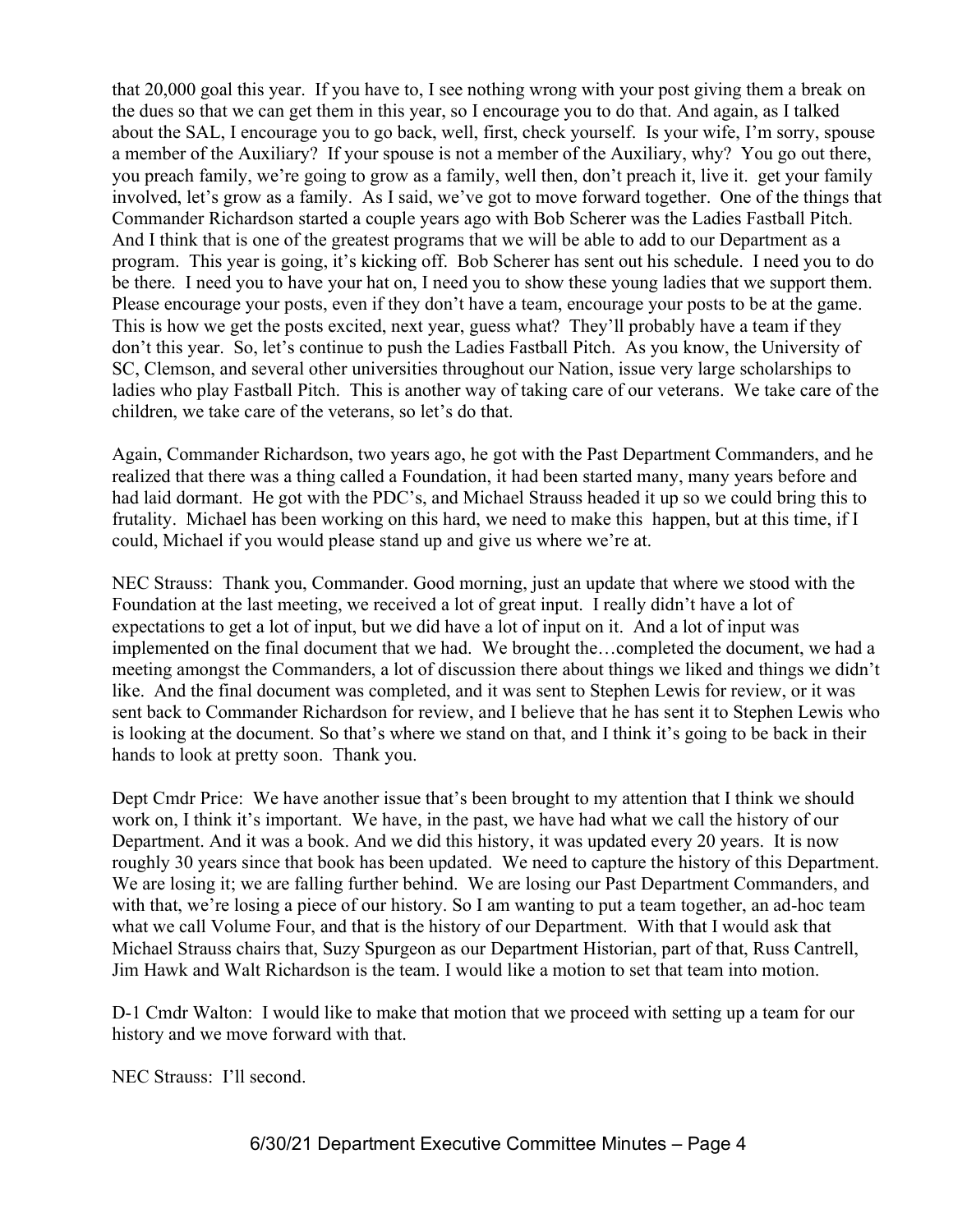Dept Cmdr Price: Ok. Any discussion on that? This is great, this is great because like I said, we have missed out, you said 30 years? Can you stand up and tell us?

NEC Strauss: I can, so yes, there are there's volumes of the books right now, the last one stopped in 1989, these books are very valuable for our history. If you've never read the books, I strongly encourage you. You will learn a lot about this organization. You will learn a lot about the founding of the VA hospitals in this state and why they became so valuable and how The American Legion worked at Memorials in the early days after World War I, it's unbelievable history. We want to continue that history in writing. We have minutes, we have a lot of things that are in our archives in our headquarters, we have cassette tapes, we have a lot of things. Post History is in these books, it has Commanders all the way back to the founding of these posts. They have a lot of the information like, say for instance, my post is the Jesse C. Lynch Memorial Post. Well, who's Jesse C. Lynch? You know, these are the types of stories that people need to know for history. How did we come up with the Riders? How did we come up with the Fast Pitch Softball? Are these things important to tell a hundred years from now? How these things got going and who was responsible for doing all this work? These are important facts, I mean I can sit here and tell you tons of facts that need to be told and I recognize this, and I think that we've got on the committee now, are dedicated historians, sort of speak, that know a lot of history. We can plug this thing together, right now we're not asking for any money. Eventually we would ask for money, right now it's going to be a fact-finding mission and putting stuff together first. Once we have the stuff in place, and we kind of have how many pages we may need for this book, then we may start looking into publishing a book on that, that would be sale for everybody to bring back home. And I think it's a wonderful thing. We're going to need…obviously we have some people on the committee, this is not a committee-based thing. We're going to ask posts to give us the names of their Commander's and Adjutants, it's going to be a lot of people that we're going to talk to and get history from and ask that things…as we go in different parts of the book, and I think it's a real exciting time for The American Legion and I hope everybody gets behind it. It's a great idea and I hope that we can move forward with that mission. So I look forward to updating you here and there on that and let's get to work. Thanks.

Dept Cmdr Price: Thanks very much, I do appreciate that, and thank ya'll, this committee is extremely important. They will tell a story as to who we are years down the road. So with that said, is there any business…

Vice Cmdr Jarvis. Do we need to vote on that? We had a motion…

NEC Strauss: That was discussion. She made a motion; I made a second.

Dept Cmdr Price; So we had a…any other discussion on that? Ok. All in favor of approving that say yes? Yes aye? All against it say nay? Motion moved. We're good. Alright, look, we're going to have, we're going to have disagreements. Not everybody likes the same idea that I have, and that's fine, we'll have discussions and then we'll go from there, but the bottom line is we work as a team, we must work as a team. If you have an issue, please do not hesitate to bring it to me, I will tell you I will spend as much time as I can at the Department, I don't know that I'll make it a full-time job like Commander Richardson did as far as me being at the Department, but I will be there as much as I can. I still take my hat off to Commander Richardson, the things that he accomplished is extremely amazing during that period of time. But we can continue to grow on those accomplishments if we work together. So go back out to your Districts, tell them thank you for me for their support, tell them we move forward, we will continue to grow, and we are united as a family and that means Auxiliary, Sons of The American Legion, and the Riders. If you work on getting on some of these Riders, it was put